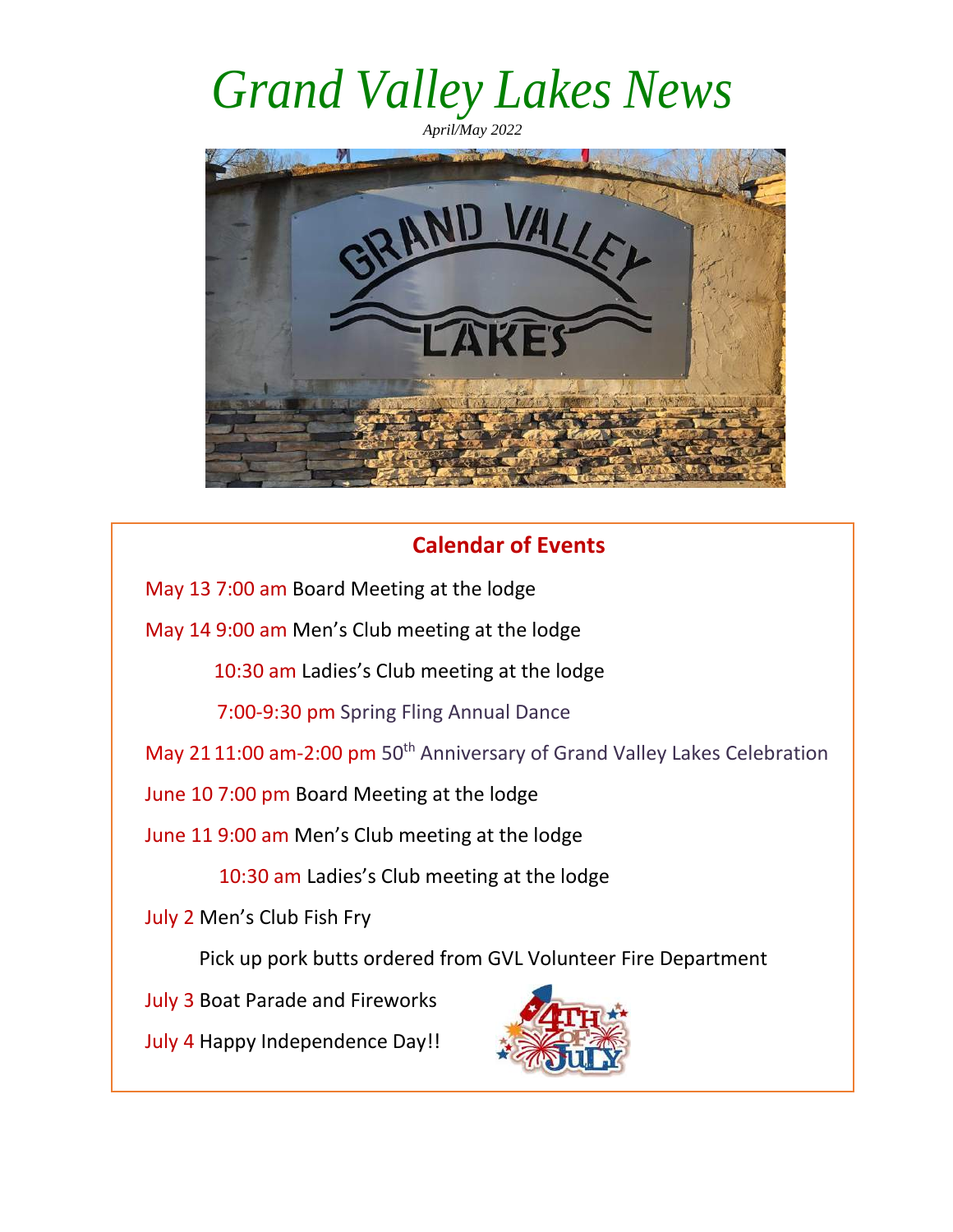*April/May 2022* 

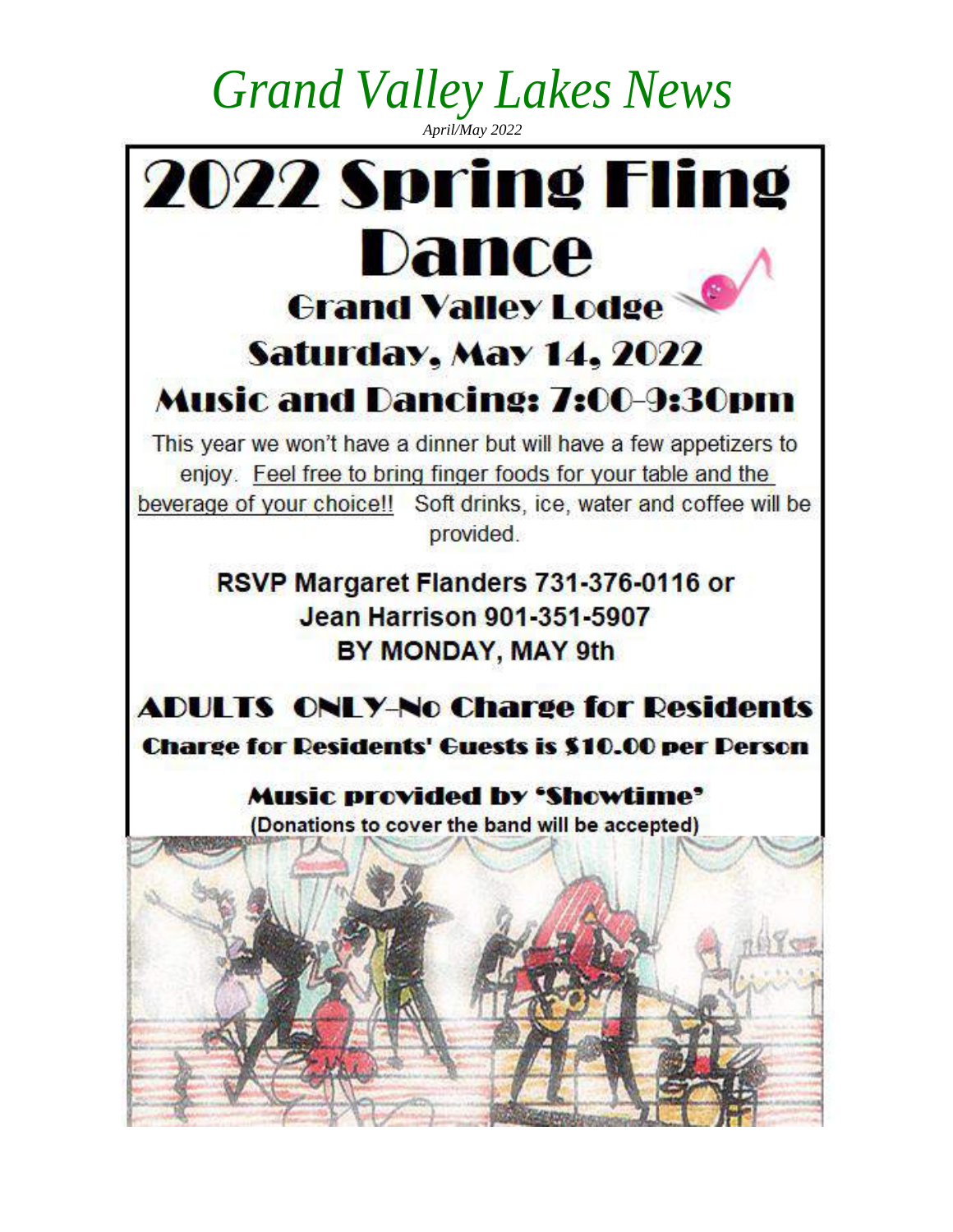*April/May 2022* 

#### Easter Egg Hunt

There were lots of smiling faces at the GVL Easter Egg Hunt! Four children found prize eggs: Macy Hastings, Lillie Gist, Benny Goss and Briar Barkley. Tiffany and Johnny Rustin did a wonderful job of planning and organizing this event!









#### **Men's Club News**

The Men's Club continues to grow! We have added additional members and we are looking for more! We meet the second Saturday of the month at 9am in the Lodge. Come join us!

This month we installed more street signs around the community…our goal is to do another round of signs around the golf course later this year.

We are donating \$1200 to the GVL Beautification committee to assist in cleaning up GVL owned properties that are not to standard. This should help pay for 2 crews and dumpsters to get the projects completed. We want to keep the momentum of a continually improving GVL going!

We are working on plans for this year's Fish Fry on July  $2^{nd}$  (Save the Date)! This is our primary fundraiser for the year. The money raised goes right back in the valley by funding the many projects we do. Remember that we all have an opportunity to support our Fire Department by ordering a pork butt as well. Looks like there is no need to cook during the 4<sup>th</sup> of July weekend!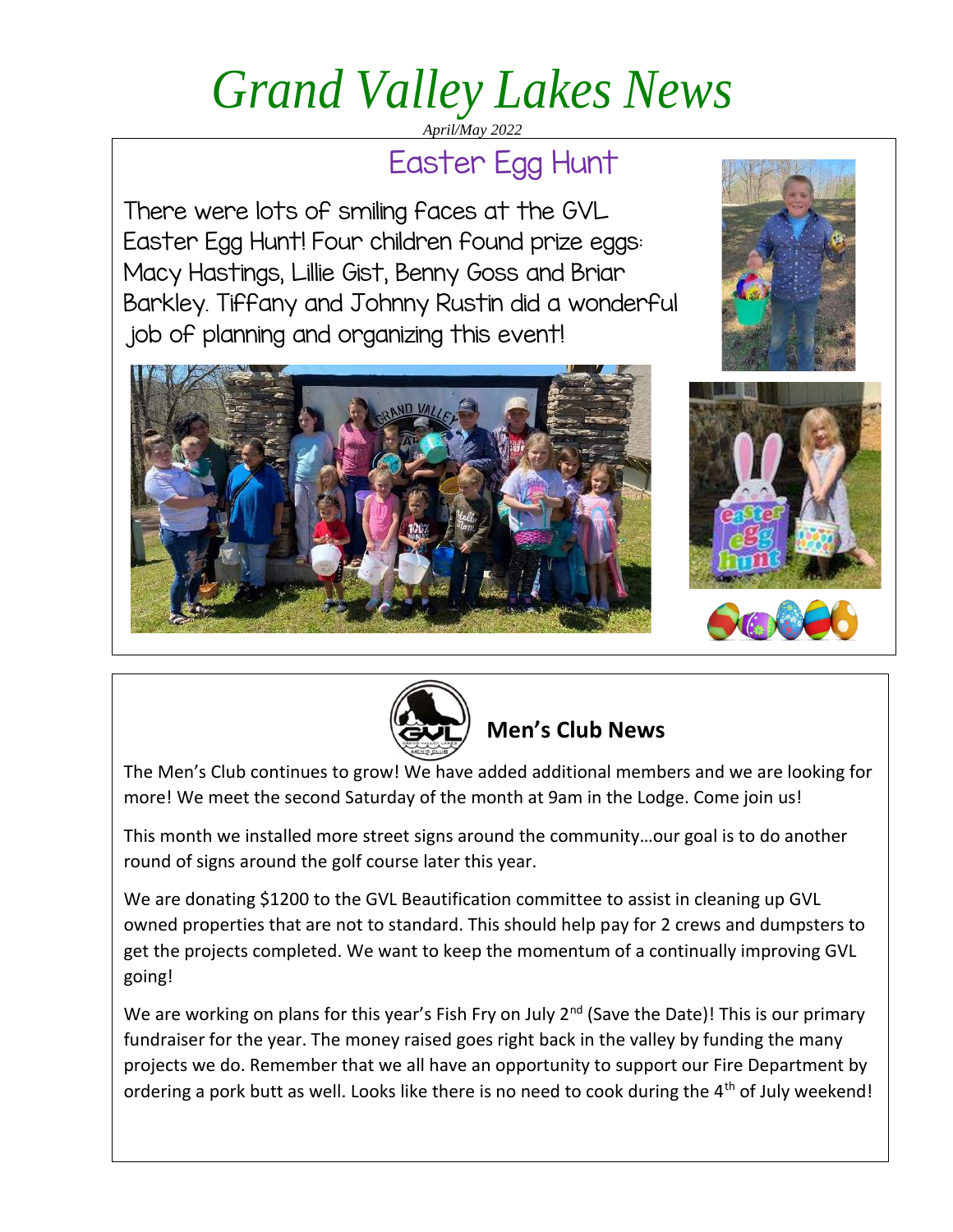*April/May 2022* 

50th **Anniversary Celebration** May 21, 2022

#### Please join us at the Lodge to celebrate the 50th Anniversary of Grand Valley Lakes.

Long time residents will be recognized during the 1:00 program.

This event is for residentsof Grand Valley and residents' guests.

*(Activities will be held inside the Lodge, in case of rain)*

#### **Schedule of Events**

11:00 AM - 2:00 PM

Games from 11:00 - 2:00 Pot Luck Lunch from 12:00 - Until Short Program in the Lodge at 1:00 Cake Walk at the Lodge at 1:30 Bounce House, Games and Crafts for the kids! Come see one of the Grand Valley Area VFD fire engines in the Lodge parking lot. There will be information available about the Ladies and Mens Clubs. You are invited to join!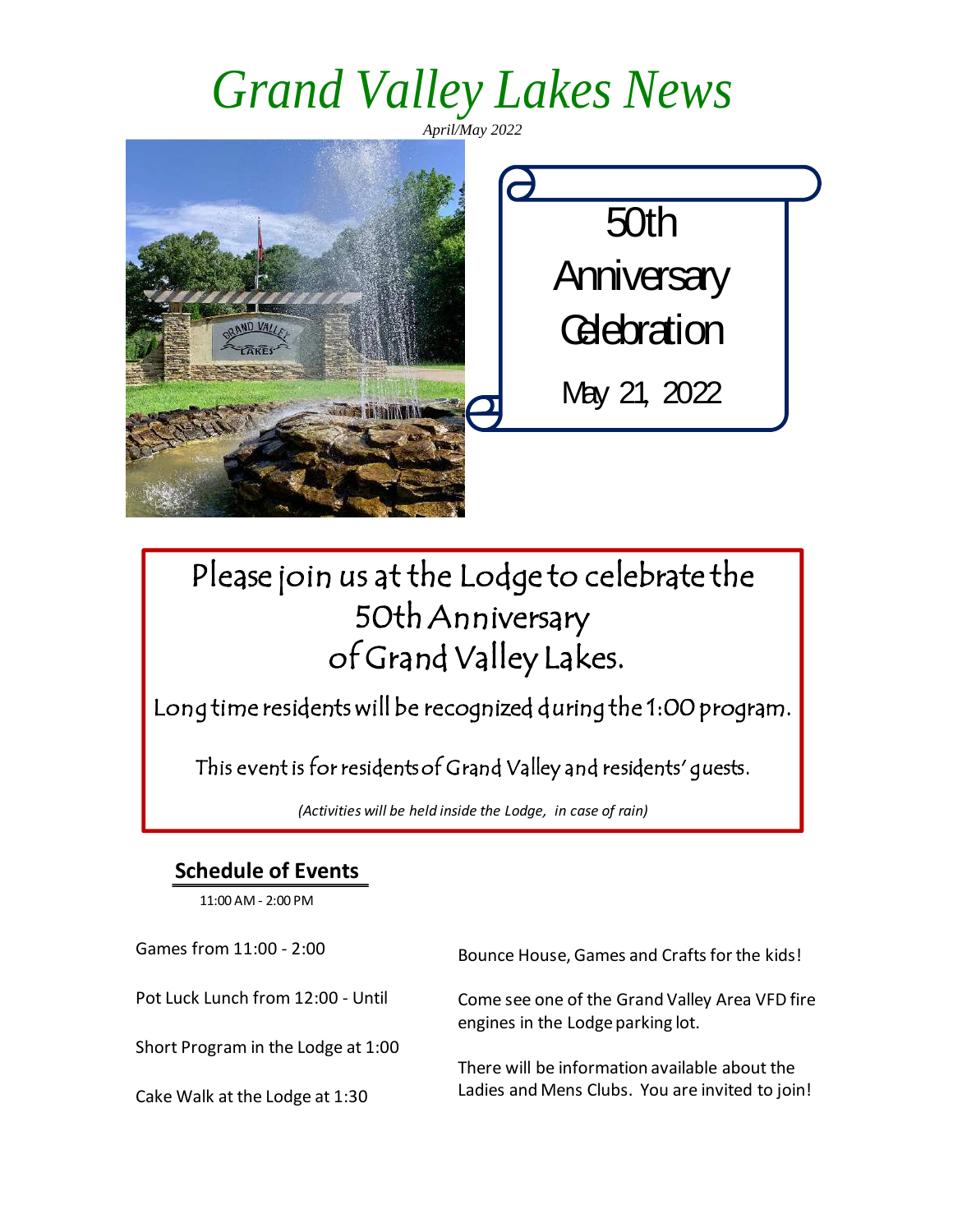*April/May 2022* 

POA will provide hot dogs, hamburgers, buns and condiments along with bottled water, ice and cold drinks. There will also be cookies, popsicles, ice cream, chips and candy.

RESIDENTS ARE ASKED TO BRING SIDE DISHES AND DESSERTS TO THE LODGE KITCHEN BY 11:30

THERE WILL BE A LIST TO SIGN IN THE POA OFFICE SO THAT WE CAN GET AN ESTIMATE OF HOW MANY WILL ATTEND<br>
WE CAN GET AN ESTIMATE OF HOW MANY WILL ATTEND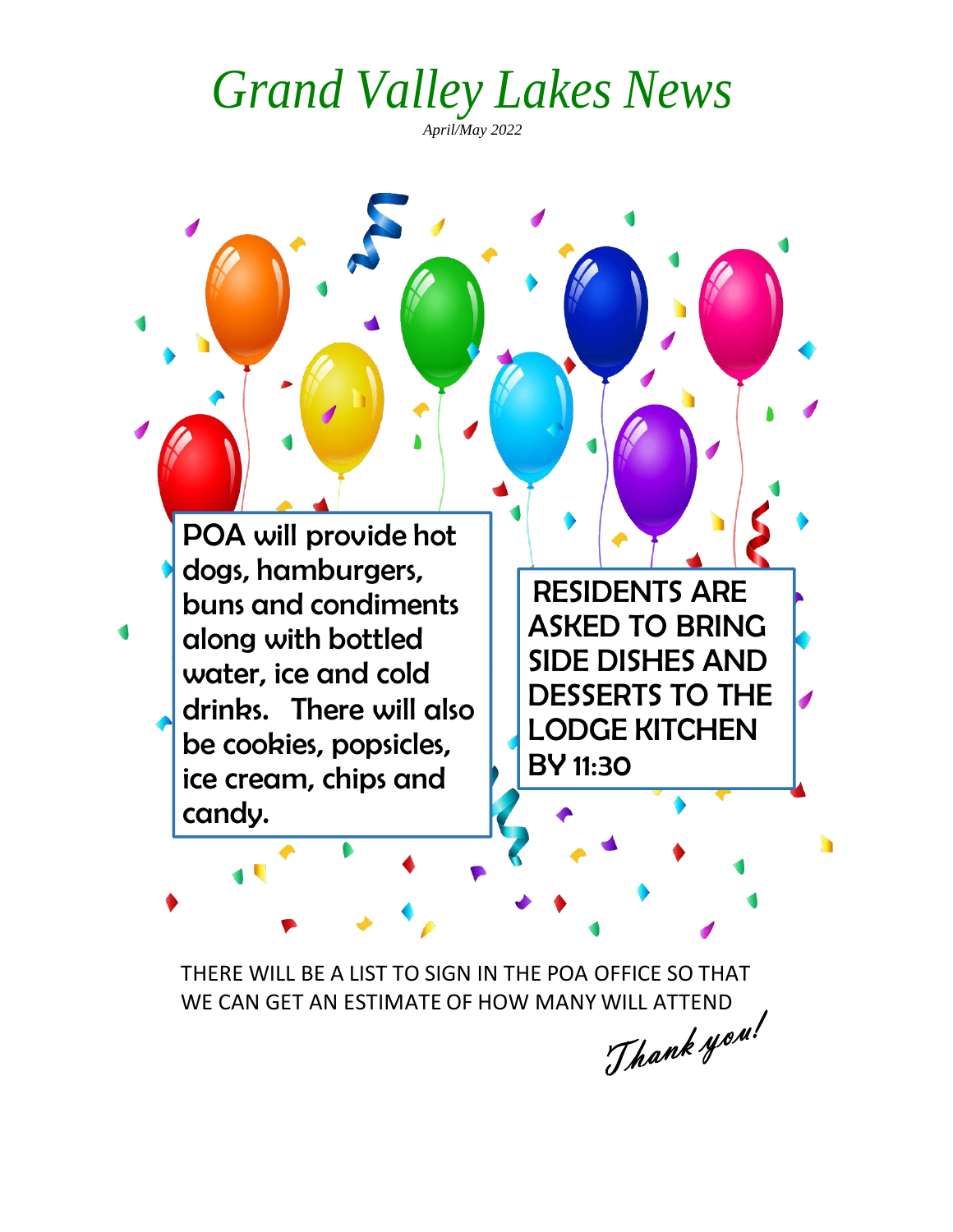*April/May 2022*  Recap of April GVL board meeting

After the calling the meeting to order, prayer and the reading of the minutes, Donna gave the Treasurers report.

-July 4<sup>th</sup> will be on a Monday this year and we are going to have the following events to celebrate the holiday. July  $2^{nd}$  will be the Men's Club fish fry and the day to pick up your pork butts to support the Fire Department. July 3<sup>rd</sup> will be the boat parade with fireworks on Sunday night. July  $4<sup>th</sup>$  will not have any events planned to allow everyone to have a great day with family and friends.

-We have a reported case of rabies in the valley. A resident was bitten by a rabid bat. This is the first confirmed case of rabies in Hardeman county in 5 years. It is highly recommended that you ensure your pets are protected and to report any animal that may appear to be infected or acting strangely.

-We have a new hire for maintenance. Casey is joining us part time and will be a great assistance to Tom for items in the valley.

-The marina will be receiving new tie down ropes in the coming week and the spillway has been re-epoxied thanks to Stuart and Tom. These projects saved thousands of dollars for the valley by being done internally vs hiring an outside company.

-David West gave a recap of the GVL2025 initiative. There was a planning meeting the Saturday prior. The attendance was strong and there were a lot of great ideas shared. Those thoughts are being compiled to present to the community for their further input.

-Stuart gave a recap of the road paving. It will start in May and begin on Grand Valley Drive. The paving company is Redmond Paving. If you would like them to do some work on your property, let Margaret in the office know and she can send your contact information to Mr. Redmond.

-There have been several letters sent to individuals that have not kept their property to the guidelines of the covenants. Several residents have taken immediate action. Those that have not will have follow up communication.

-Lodge rentals: we have 3 rentals coming soon.

-The annual meeting will be April 23.

-The architecture committee recommended approval for variances for Glenn Raloff, Eric Gay and Jim Gehringer. All variances were approved.

-The Men's club and ladies club gave their reports.

-The meeting was adjourned.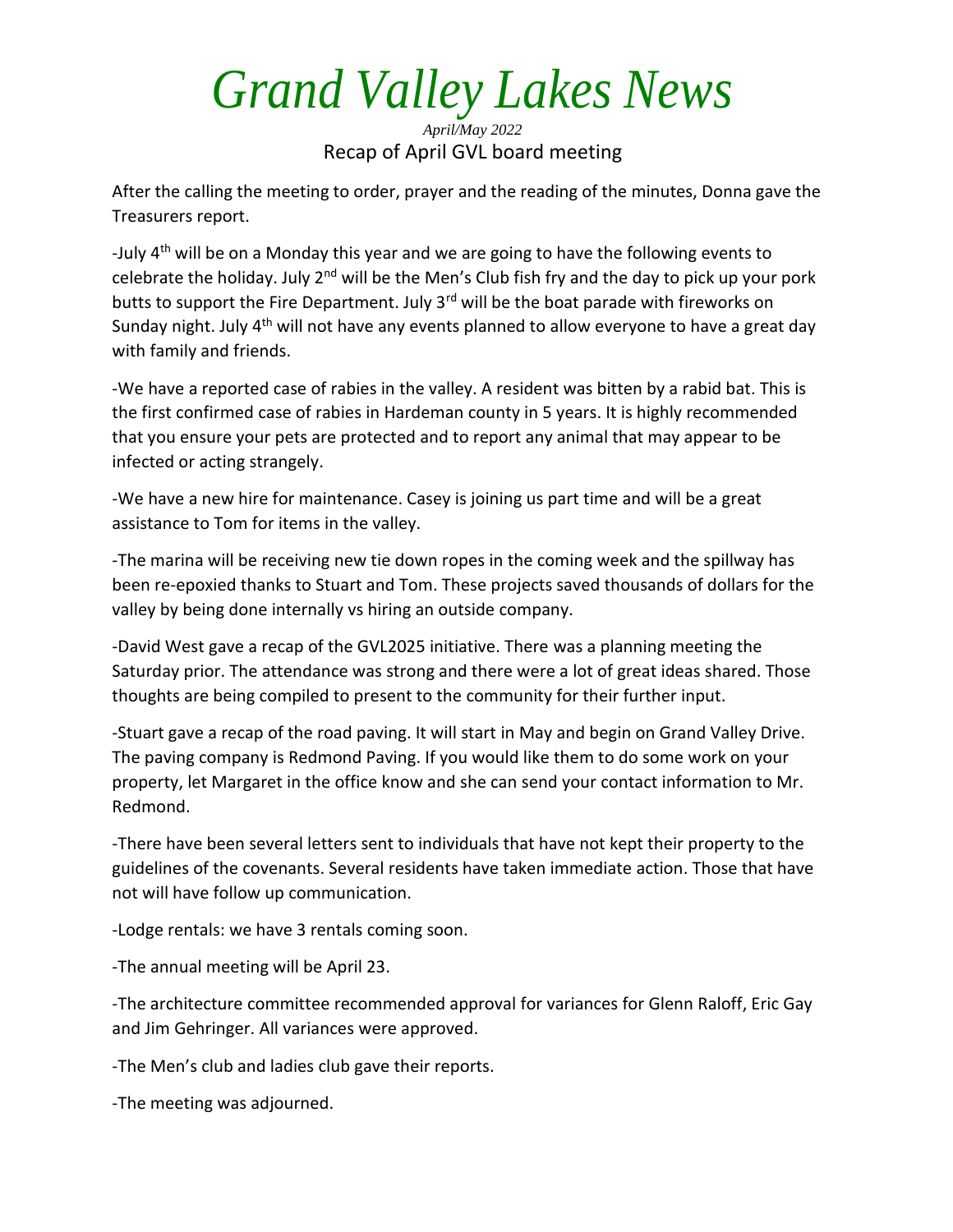



**July 3 Boat Parade and Fireworks** 



Election Results from Annual Meeting

During the POA Board Meeting, there was an election of board members. Donna McClarin and Stan Doyle were reelected to serve in their current positions, and Billy Williams was elected to fill Lona Coffee's position. Congratulations!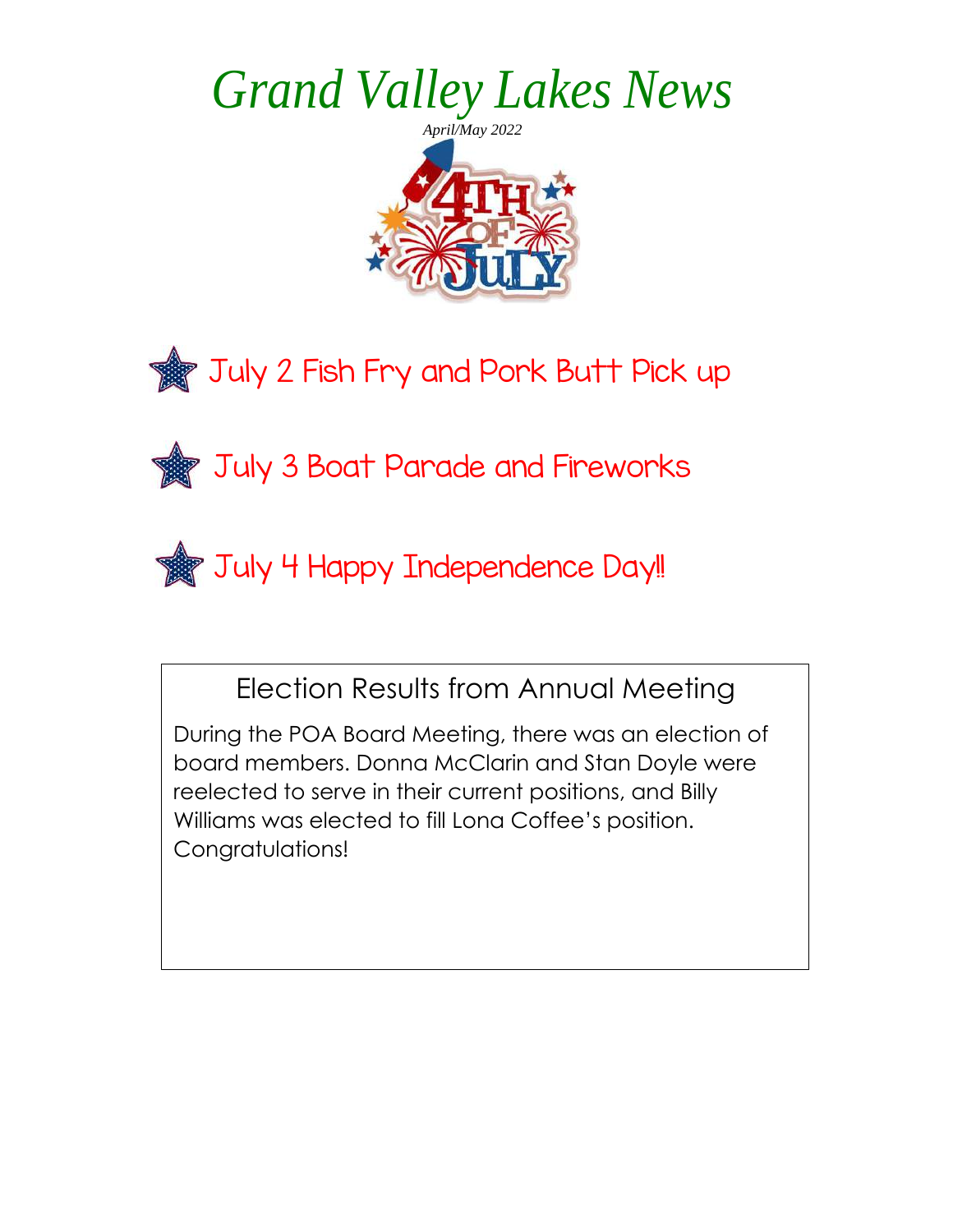*April/May 2022* 

#### INTERESTED IN HAVING NATURAL GAS AVAILABLE AT YOUR HOUSE?

There is a sign-up sheet at the POA office that will let the County folks know if you are interested. This is not a commitment to sign up for it, just something for them to find out if it is worth it to them to come into this area.

If you're interested, please sign the sheet on the clipboard at the office window or you can call Margaret at 731-376-0116 and she'll put your info on the list. She'll need name, address, and telephone number.



### Gallery and

109 North Main

Bolivar, TN 38008

Owner: Deborah Turner Brasfield

(A Grand Valley Lakes resident run business)

Showcasing Local Art, Handcrafted Gifts, New & Vintage Gift Items, and Decorative Items for your home.



**This issue of the Grand Valley News is sponsored in part by: The Grand Valley Lakes Men's Club.**

The Men's Club is a hardworking, fun-loving bunch of men who meet every second Saturday of each month at 9:00 a.m. at the POA Lodge. These members are a creative, working team dedicated to improving the GVL community. Come to a meeting and help support the improvement of our community.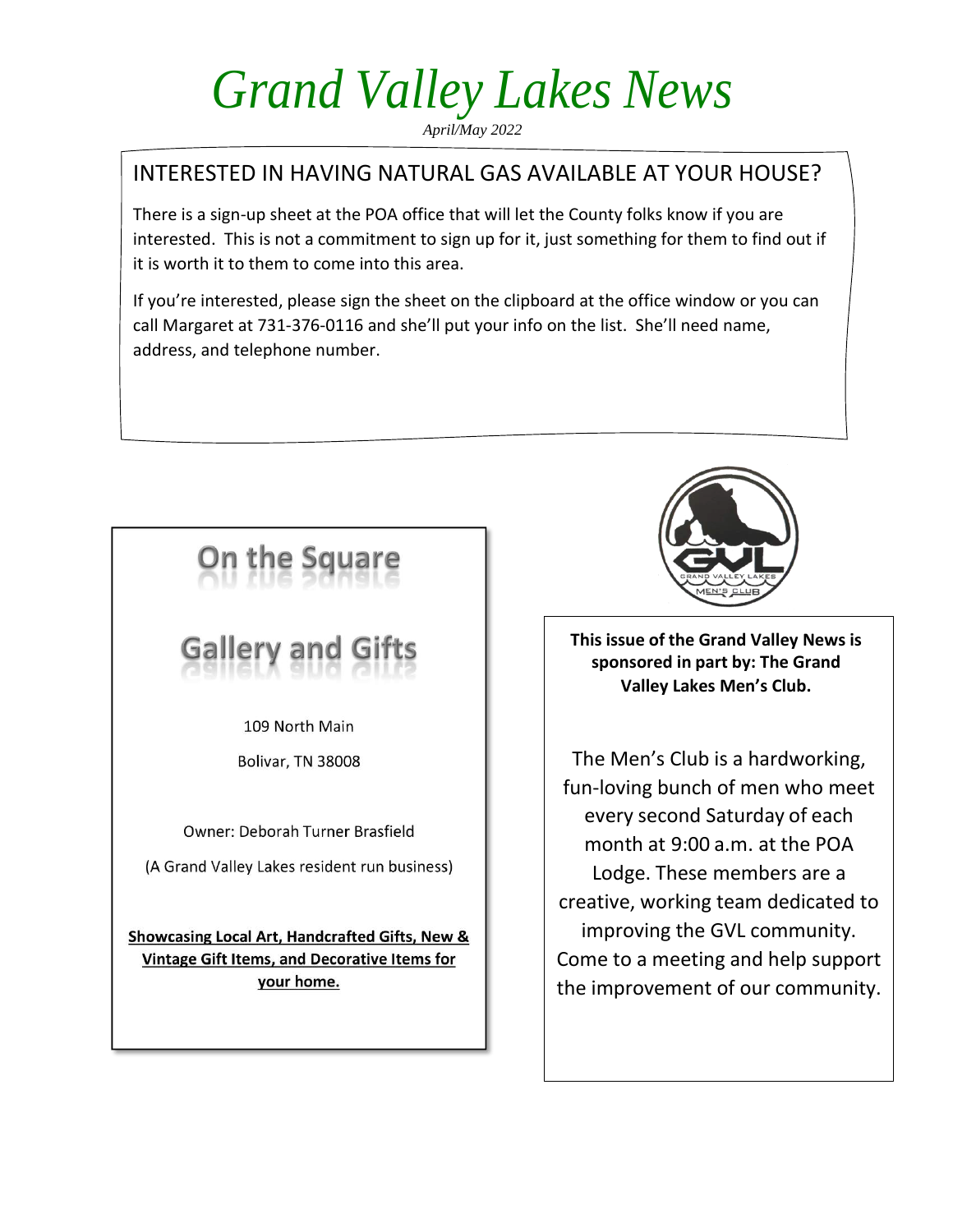*April/May 2022* 

#### **Meeting with BEA/Aeneas Regarding Internet Service in Grand Valley 04-30-2022**

Per Tony Kirk, President/CEO of Bolivar Energy Authority and David Harrod, Outside Sales Manager of Aeneas, they will begin putting fiber in GVL by end of 2022 and complete by end of 2023. BEA will maintain the fiber and Aeneas will be the provider we will go through to have the Internet service at our house.

If you're interested and would like to let them know, you can register at **fiber.aeneas.com** .

This does not obligate you to sign up for their service. They said there are no contracts and no installation or connection fees. The plan prices right now are \$59.95 for 250M; \$79.95 for 500M/\$99.99 for 1G. Data is not slowed due to how much you consume per month. There will be a back-up power supply for their service and, if the electricity were to go out, your Internet should still work.

They also have landline telephone service available. If you're interested in, for example, having Internet service at your dock or garage or shop that's not within the footprint of your house, they will work with you to come up with a plan for you.

They also said that you can write your Senator/Representative and let them know you are "interested in BEA/Aeneas providing service to Grand Valley Lakes; please support them".

Don't take my word for this, but they mentioned Johnny Shaw, Page Whalley and Ron Grant. They may live in different districts than us, so please check before you send anything.

Lona Coffee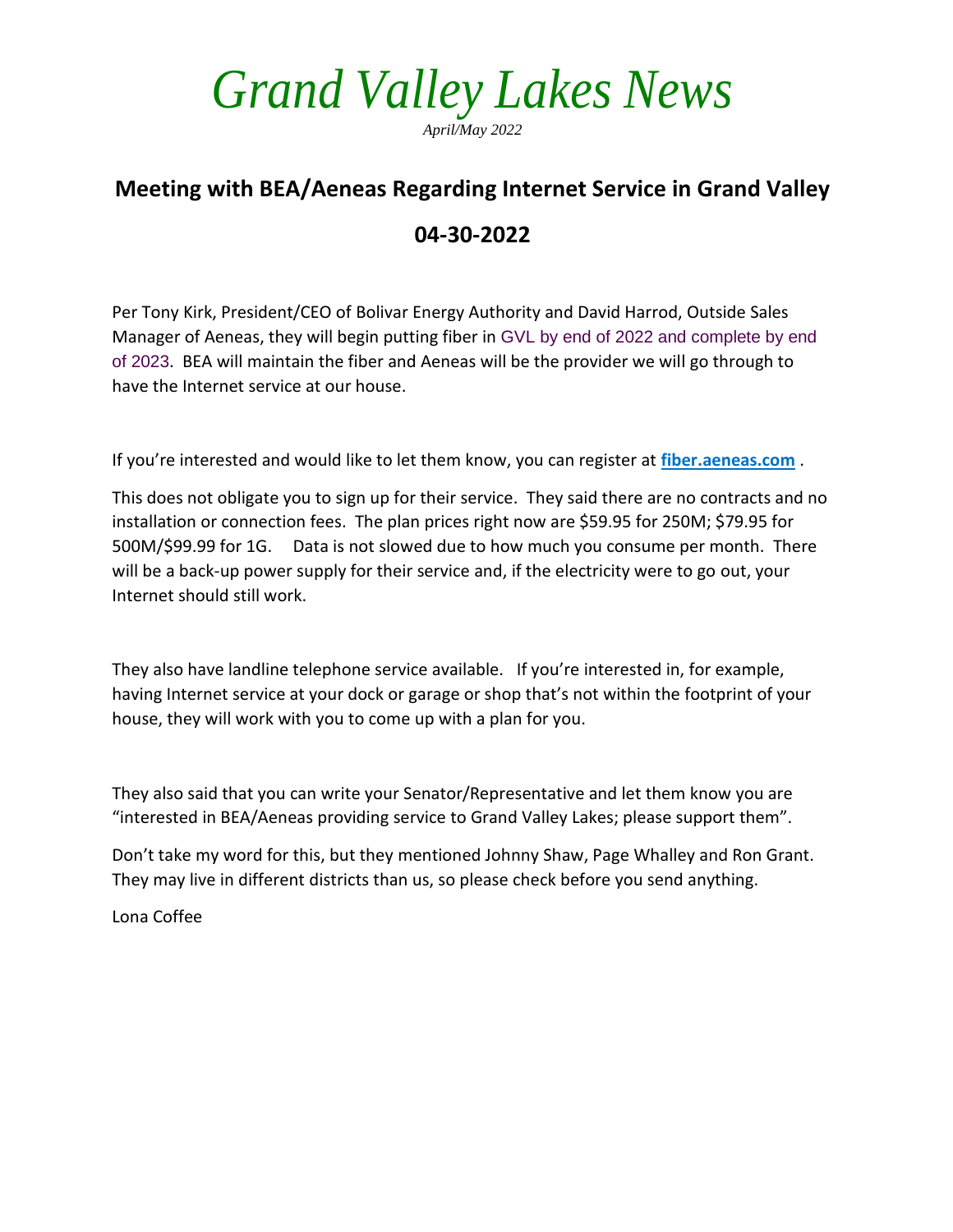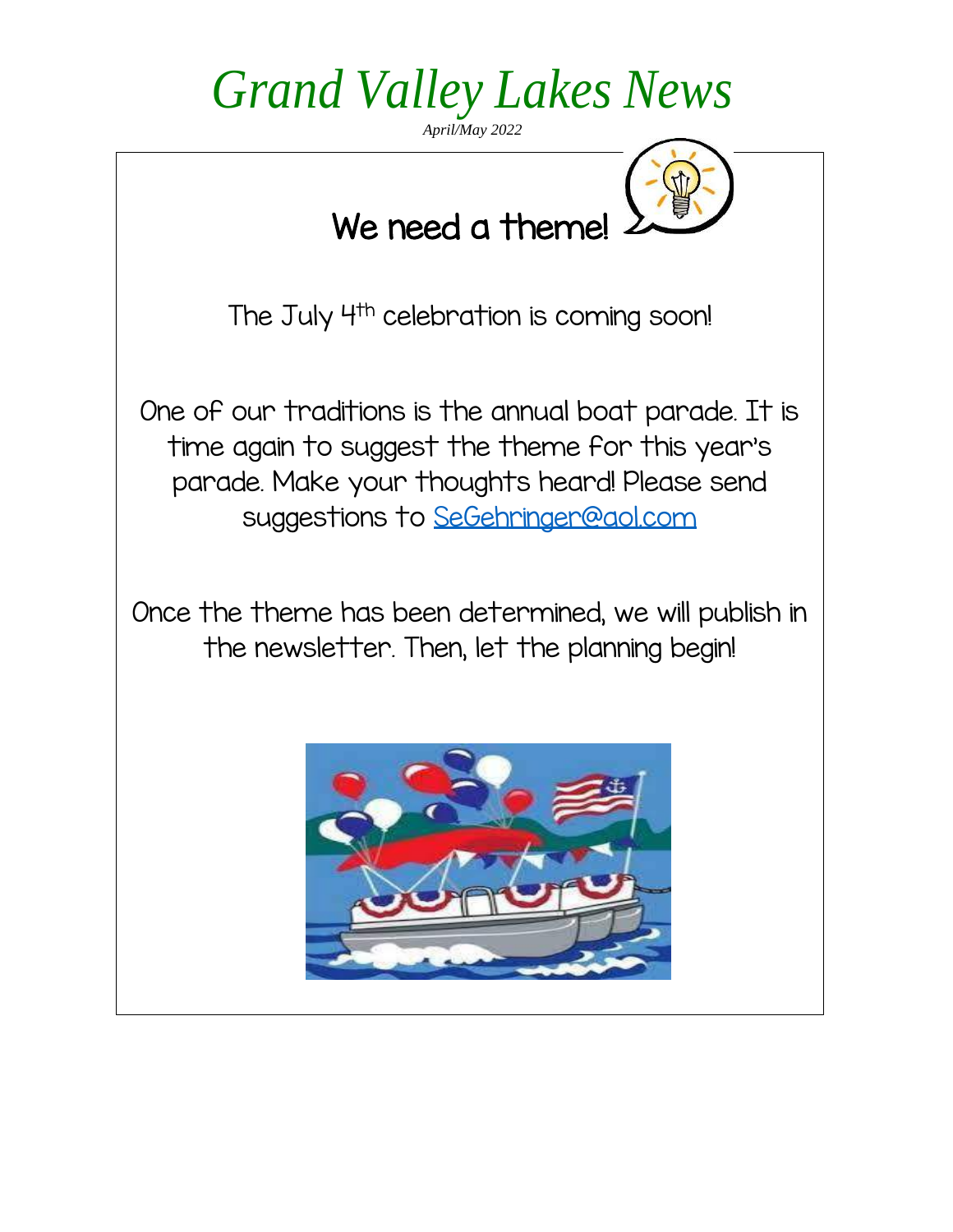*April/May 2022* 

#### **Sponsored by:**

*The Law Office of*

George R Fusner, Jr.

Phone: 615-251-0005

**Mary** 

#### **The Handy Man Can**

A Grand Valley Lakes Resident run business

Phone: 219-814-6470

"He wants to be your helping hand"

Plumbing repairs, painting, lawn work, light construction, carpentry type repairs